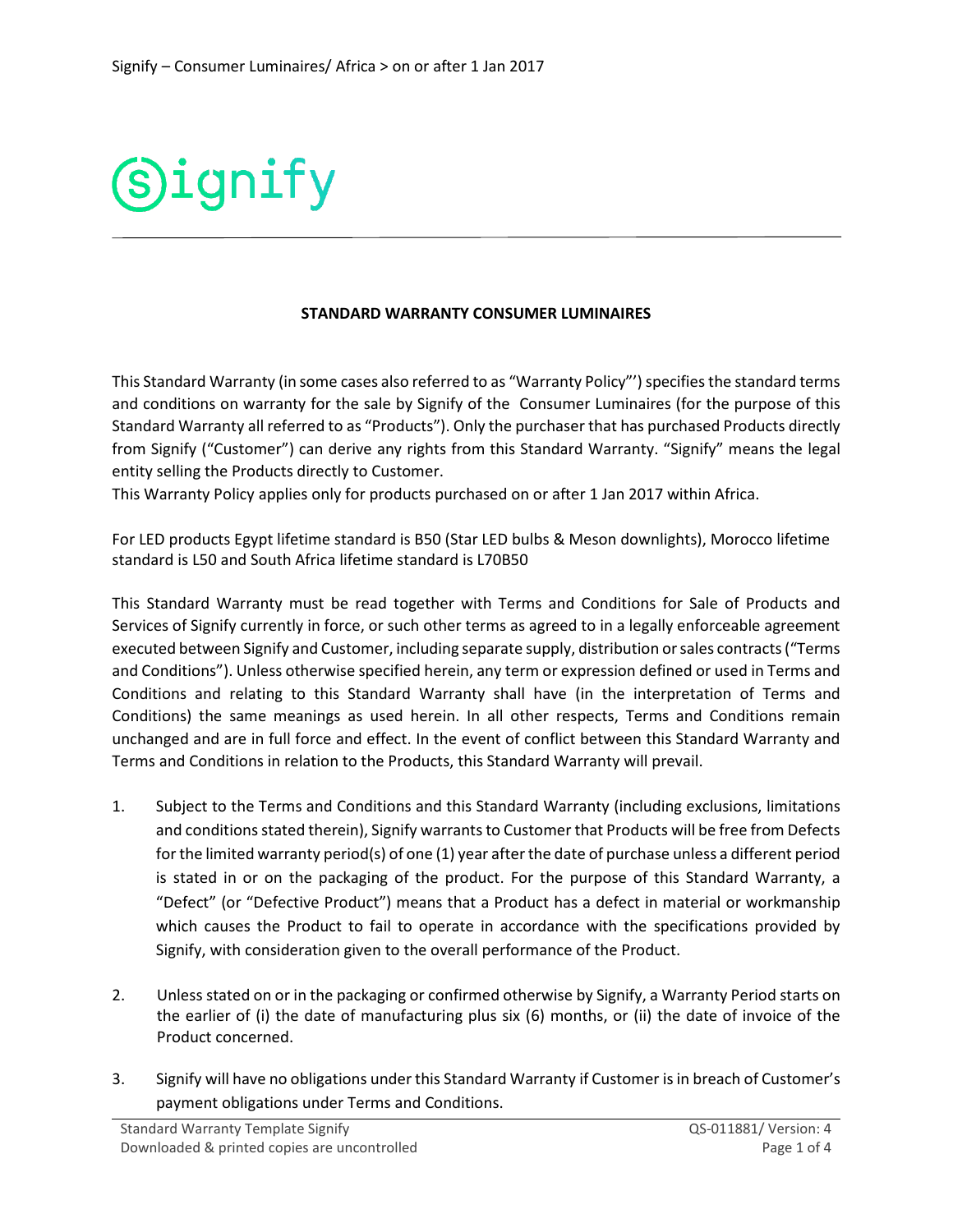- 4. In order to be entitled to make a valid claim under warranty, Customer shall promptly notify Signify in writing of any alleged Defective Product prior to expiration of the Warranty Period for such Product. Further, the obligations of Signify under this Standard Warranty are subject to the following conditions:
	- 4.1. Customer shall keep proof of purchase for the Product available for inspection;
	- 4.2. Customer shall make claims under this Standard Warranty to Signify promptly and not later than thirty (30) days after discovery, and make available to Signify (or representatives) adequate records of operating history for the Product, at minimum the following information:
		- 4.2.1. name and/or type number of the Product;
		- 4.2.2. details of the (alleged) Defect, including the number and percentage of failures, and date-code of failure, as applicable;
		- 4.2.3. the invoice date and, if performed by Signify, the installation date of the Product; and
		- 4.2.4. details of application, location, actual burning hours and number of switching cycles.
	- 4.3. Customer shall give a Signify representative on-site access to the Product for which Customer invokes this Standard Warranty, and, on request, send any alleged Defective Product to Signify for analysis.
	- 4.4. Customer shall obtain consent from Signify on the specifications of any tests it plans to conduct to determine whether a Defect exists.
	- 4.5. Any lawsuit relative to any claims under warranty must be filed within one (1) year of the date of the notification of the claim.
- 5. The obligations of Signify under warranty will be limited, at the option of Signify, to within a reasonable time, either repair or provide a replacement product for the Defective Product, or to an appropriate credit for the purchase price thereof. Repairs, replacements or remedies will not extend or renew the applicable Warranty Period. Signify is entitled at its option to replace the Defective Product(s) covered by warranty with a product that has minor deviations in design and/or specifications which do not affect the functionality of the Product. Signify may charge Customer for the reasonable costs incurred by Signify in relation to an alleged Defect or returned Product(s) that are found not to be a Defect, including for reasonable freight, testing and handling costs.
- 6. (De)mounting, (de)installation, removal and replacement of Products, structures or other parts of Customer's facility, decontamination, and re-installation of (Defect) Products are not covered by the warranty provided hereunder. Customer will be responsible and shall bear the costs for these activities, including costs of access for remedial warranty efforts by Signify.
- 7. Unless otherwise agreed by Signify and Customer in writing, the obligations under warranty by Signify only apply to the Products listed under section 1. Signify does not provide any warranty for any other products, including third party products and products not marked with the PHILIPS trademark or with other trademarks owned by Signify. In respect of software, Signify does not provide any warranty for any software that is not embedded in or delivered with any Products by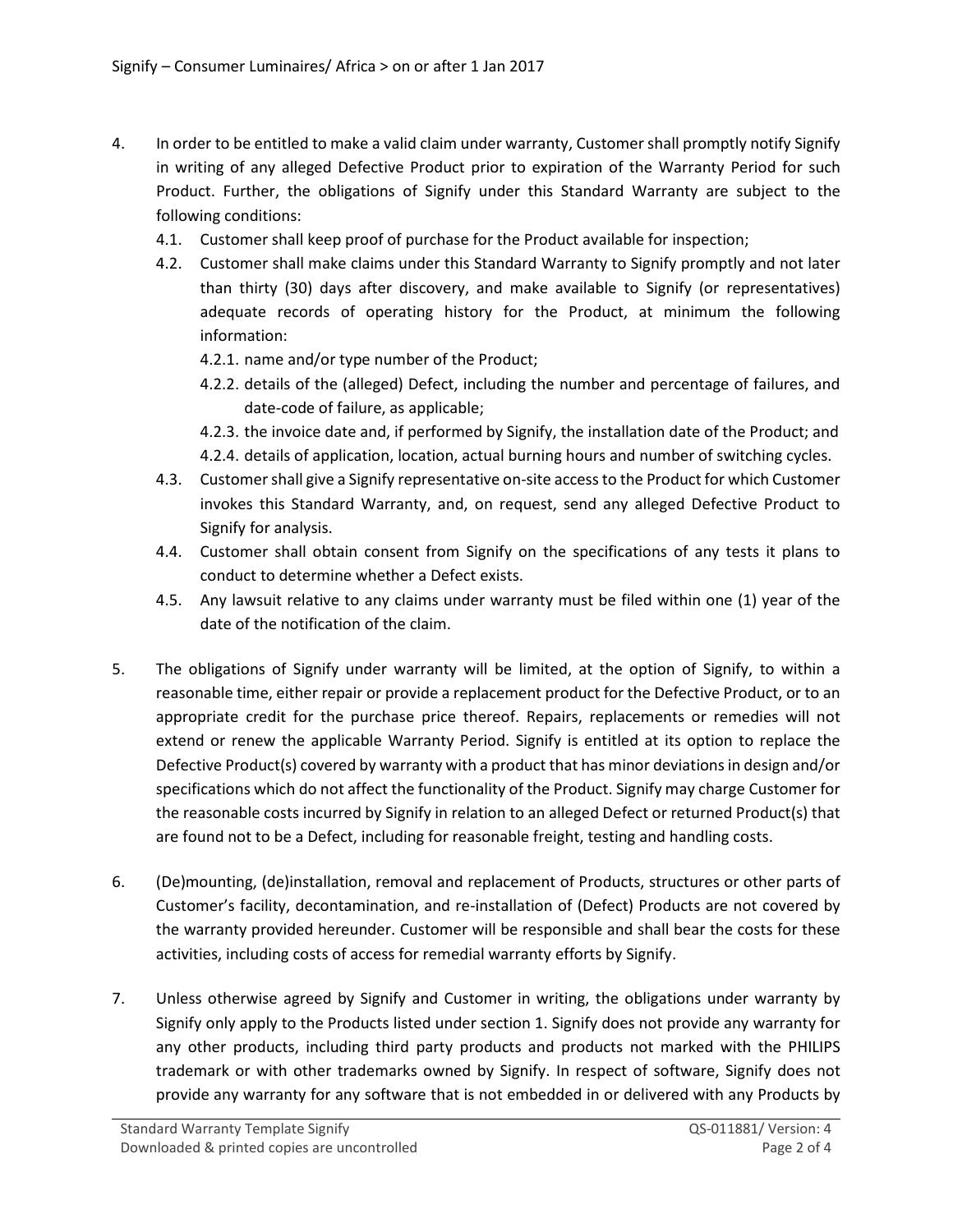Signify, even if Signify refers to third party software in its Documentation. The Warranty Period for customized or non-standard Products is one (1) year. Signify does not provide any warranty related to any Defect arising from designs, instructions or specifications supplied by Customer to Signify.

- 8. Signify will have no obligations under this Standard Warranty if the alleged Defect is found to have occurred as a result of any of the following:
	- 8.1. Any Force Majeure events. "Force Majeure" means any circumstances or occurrences beyond the reasonable control of Signify, whether or not foreseeable at the time of concluding the agreement for the sale of the Products, as a result of which Signify cannot reasonably perform or execute its obligations, including, without limitation, acts of God, natural catastrophes including earthquake, lightning, hurricane, typhoon, flooding or volcanic activities or extreme weather conditions, strikes, lock-outs, war, terrorism, political situation, civil unrest, riots, sabotage, vandalism, industry-wide shortages, breakdown of plant or machinery, fault or loss of electricity supply, cyber attacks and hacking or nonperformance by suppliers of Signify or by other third parties on which services rely (including connectivity and communication services);
	- 8.2. Electrical supply conditions, including supply spikes, over-voltage/under-voltage and ripple current control systems that are beyond the specified limits of the Products and those set or defined by relevant supply standards for the Product;
	- 8.3. Improper wiring, installation, change of settings or maintenance of Products or any other electrical components such as drivers not performed by (or for) Signify;
	- 8.4. Failure to adhere to installation, operating (such as specific tolerance on flux and system power), application, maintenance, or environmental instructions or guidelines prescribed by Signify or any other document accompanying the Products, or applicable safety, industry and/or electrical standards or codes;
	- 8.5. Failure to use the Products for the purposes for which these have been designed;
	- 8.6. Being subject to corrosive environments, excessive wear and tear, neglect, carelessness, accident, abuse, misuse, improper or abnormal use of the Products;
	- 8.7. Any attempt at repair, alteration or modification not authorized by Signify in writing;
	- 8.8. Usage of LED products not taking the application instructions concerning potential pollution (e.g. VOC and H2S as specified in the product design-in guide) or cleaning into account.
- 9. Customer acknowledges that the purchase price for the Product(s) is based on and reflects a proper allocation of risks and obligations of the parties related to warranty.
- 10. This Standard Warranty, read together with the provisions on warranty in the Terms and Conditions, constitutes the entire agreement regarding warranty for any Defective Products and supersedes all prior statements or communications (oral and written) to Customer regarding the Products. To the fullest extent permitted by law, the warranties contained herein are the only warranties given by Signify with respect to the Products and are given in lieu of all other warranties, whether express or implied, including without limitation warranties of merchantability or fitness for a particular purpose which warranties Signify expressly disclaims. Customer shall not rely on any